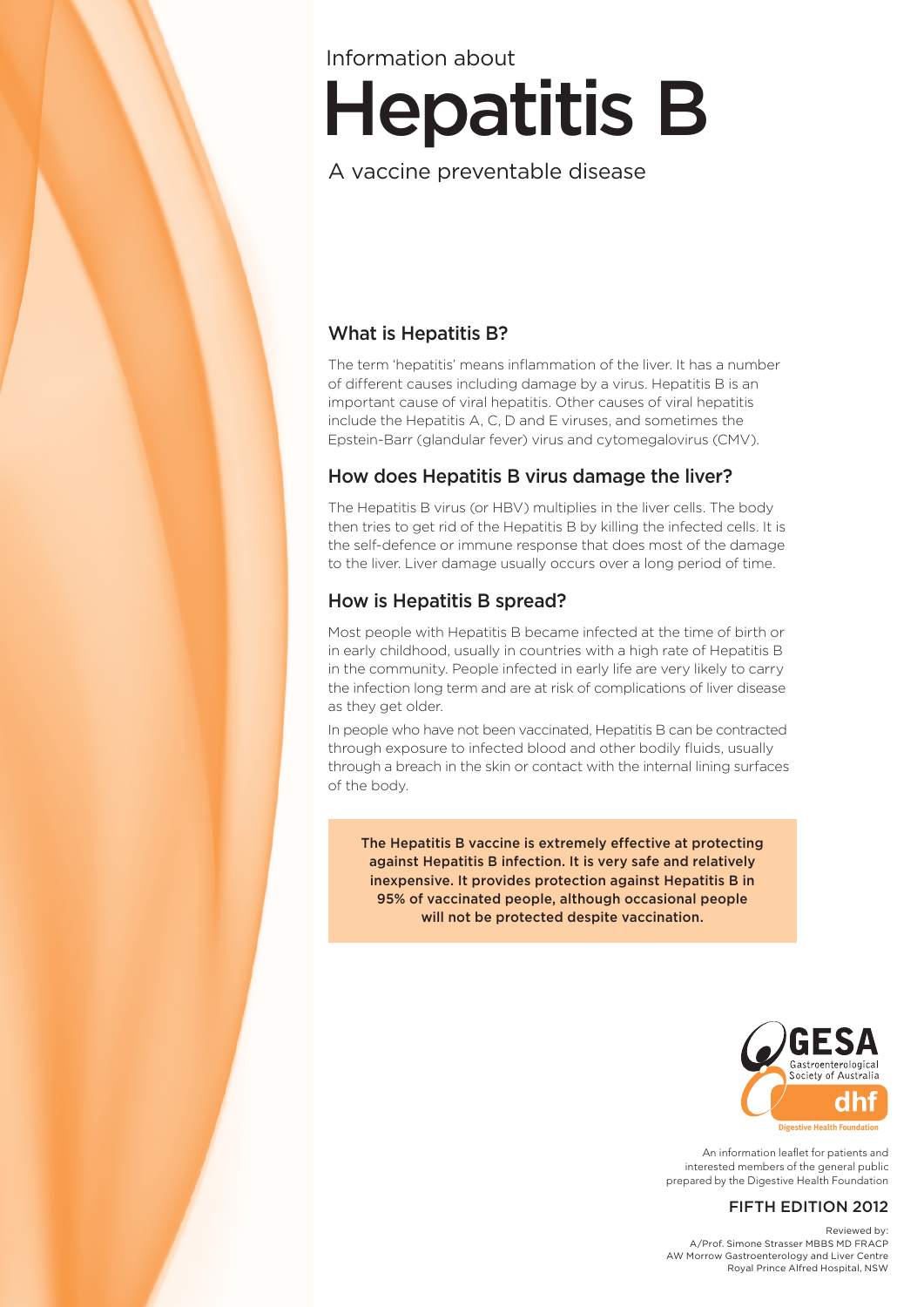#### **The various ways adults can acquire Hepatitis B include:**

- Use of injecting drugs (at any time in the past or present)
- Sexual contact (either heterosexual or homosexual)
- Blood transfusion this is extremely rare these days as blood in Australia is tested for Hepatitis B before it is transfused
- Tattooing with unsterilised needles and equipment
- Close family contact with someone with Hepatitis B
- Accidental inoculation (i.e. needle stick) or being splashed with infected blood or secretions – affects people such as healthcare workers

## What damage can Hepatitis B do?

The outcome of Hepatitis B infection depends largely on the age at which it is contracted.

People who are infected with the Hepatitis B virus at birth or in early childhood almost always go on to have long-term (chronic) infection. They are usually completely well during childhood and early adulthood, but are at risk of developing complications and becoming unwell as they get older. Approximately 15-25% of people with chronic Hepatitis B will develop cirrhosis (scarring of the liver) or liver cancer during their lifetime.

If a teenager or adult becomes infected with the Hepatitis B virus, there is about a 50% chance that they will become ill and develop jaundice (turn yellow). This illness is called 'acute hepatitis'. However, in the other 50% of cases, there is no illness or jaundice and the infection is silent (or 'subclinical'). Newly infected adults have a good chance (approximately 95%) of being able to get rid of, or 'clear', the virus from the body by six months after infection. People who clear the virus are immune to the disease (cannot be reinfected) and do not develop long-term liver damage.

Approximately 5% of adults are unable to clear the virus and develop chronic Hepatitis B. Generally, they remain in good health for many years, but there is an increased chance of developing cirrhosis (scarring of the liver) or liver cancer over many years or decades.

## How can the doctor tell if you are infected with HBV or have any liver damage?

It is very important that people with chronic Hepatitis B are regularly assessed by their doctor. This is because the activity of Hepatitis B and the degree of liver damage may change over time. Specific treatment may be recommended at certain times. Many people with chronic Hepatitis B should undergo regular checks to ensure they are not developing a cancer.

There are many tests that assess liver damage, or the likelihood of future liver damage from Hepatitis B. The interpretation of these tests is not always straightforward and sometimes specialist advice is needed.

#### **Some of the more important tests include:**

- Hepatitis B surface antigen if positive, you are infected with the Hepatitis B virus
- Hepatitis B surface antibody this blood test is positive if someone has cleared previous Hepatitis B infection or has had successful Hepatitis B vaccination. It indicates immunity to Hepatitis B
- Hepatitis B virus DNA (HBV DNA) this measures the level of Hepatitis B virus DNA in the bloodstream and, in people over 30, has important implications for the likelihood of cirrhosis and liver cancer in the future. It helps your doctor make decisions about treatment
- Liver function tests blood tests that give an indication of the level of liver inflammation or damage. Includes the 'ALT' (or alanine aminotransferase) test that is used to decide on the timing of treatment
- Liver ultrasound scan uses sonar (inaudible sound waves) to provide pictures of the liver. Ultrasound performed every six months is used as a screening test to see if any new lumps or nodules have developed in the liver
- Alpha-fetoprotein a blood test that can sometimes detect liver cancer. It is often performed every six months along with ultrasound
- Liver biopsy the removal of a tiny piece of liver under local anaesthetic using a special needle passed through the skin. This is used on occasion to assess damage in the liver
- Fibroscan<sup>®</sup> this is a non-invasive scan used to assess how much scar tissue or fibrosis has developed in the liver

#### Is there any treatment?

People who have immunity to Hepatitis B and normal liver function tests do not need any treatment or follow-up.

People who have chronic Hepatitis B but no evidence of active liver damage may not require treatment, but should undergo annual check-ups with blood tests. This is very important as the state of activity of Hepatitis B changes over time, and can change from one year to the next.

The presence of liver damage can be determined from liver function tests, liver biopsy and Fibroscan®. If there is evidence of liver damage from Hepatitis B, the doctor may consider using an antiviral medicine, of which there are several types available in Australia for treating Hepatitis B virus infection. They include either a once-daily antiviral tablet that usually needs to be taken long term, or a weekly injection of a medicine called Pegylated Interferon, which is given for 12 months. These treatments have various benefits and side-effects, and therefore the type of treatment should be tailored individually to each patient. You should discuss these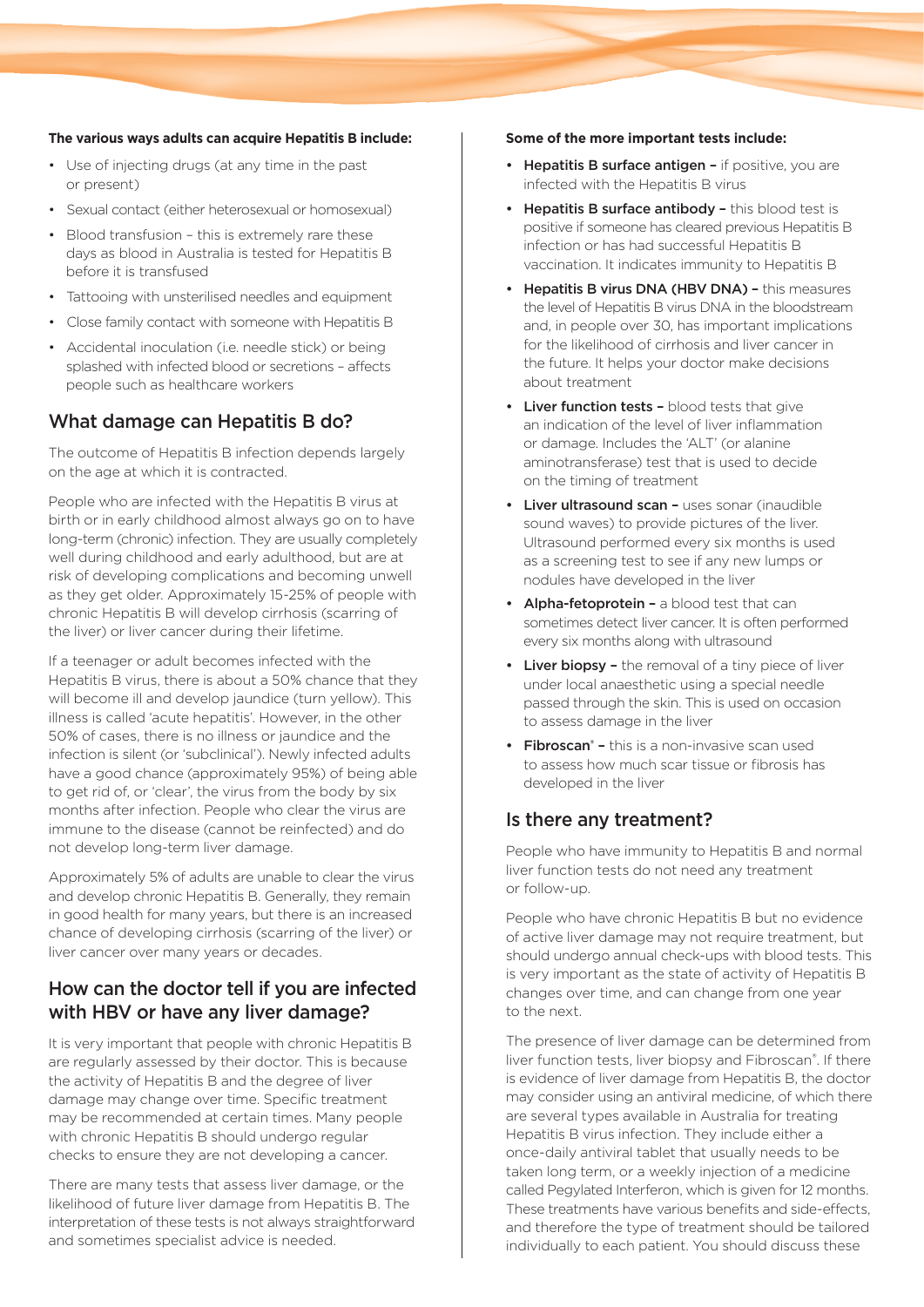treatments with your liver specialist. All people on antiviral treatment require regular monitoring and should never stop treatment without approval from their liver specialist, because suddenly stopping the treatment could result in a severe inflammation, jaundice or even liver failure.

# Screening for liver cancer in people with Hepatitis B?

Liver cancer can develop in anyone with chronic Hepatitis B. The risk is particularly high in people who have developed cirrhosis. Regular screening has been shown to increase the chance of finding a small, treatable cancer, and to increase the chance of surviving if a cancer develops.

Screening involves an ultrasound examination and a blood test (alpha-fetoprotein or AFP) every six months. This is recommended for anyone with cirrhosis due to Hepatitis B, and in some people infected with Hepatitis B but without cirrhosis. These include Asian men over the age of 40, Asian women over the age of 50, African people over the age of 20, and people with a family history of liver cancer. If a new lump or nodule is found, then your doctor will arrange another test such as a CT or MRI scan. The advantage of regular screening is that small, early tumours are often able to be successfully treated, whereas larger tumours may be much more difficult to treat.

If a cancer is detected during a screening test, then the person should be referred to a specialist who is experienced in the treatment of liver cancer. Many effective treatments are available for people diagnosed with liver cancer.

# What else can be done to improve the liver?

People who have chronic HBV should eat a normal, well-balanced diet. Unless your doctor suggests otherwise, alcohol consumption should be kept to an average of no more than one standard drink of alcohol per day. People with chronic HBV should avoid behaviour associated with contracting other blood-borne viruses (e.g. they should practice safe sex and not share injecting equipment) as well as preventing the spread of the Hepatitis B virus (see 'How can we stop the spread of Hepatitis B?' below).

## Do people with chronic Hepatitis B need to stay under medical supervision?

People who have chronic Hepatitis B infection, but are thought to have little or no liver damage and have normal physical examinations and a normal ALT level, should still see their doctor or specialist every 6-12 months for a check-up. There is a small chance of worsening liver damage in these people, such as the development of cirrhosis or liver cancer. People who

already have cirrhosis of the liver should be kept under close medical supervision and will usually require antiviral treatment.

#### Hepatitis B and cancer chemotherapy or immunosuppressive therapy

Cancer chemotherapy or other immunosuppressive medications can lead to a severe flare of hepatitis activity in anyone who has chronic Hepatitis B. You should always mention you have been diagnosed with Hepatitis B to any doctor planning to give you chemotherapy or other strong medicine that could suppress the immune system. It is important to seek advice from a liver specialist before starting these forms of treatment. If antiviral medication is started around the same time as chemotherapy, then potentially dangerous flares of hepatitis can be prevented.

# What if I am having a baby?

All pregnant women are screened for Hepatitis B in early pregnancy. Sometimes this is the first time that a woman finds out she has Hepatitis B. It is important that hepatitis is fully assessed with LFTs and HBV DNA level during pregnancy.

All babies of women with Hepatitis B should be given two injections within 12 hours of birth. These injections include a Hepatitis B vaccination and a Hepatitis B antibody injection. A full course of vaccination is then given along with usual infant vaccinations. This strategy is extremely effective at preventing your baby from getting Hepatitis B. Women with very high levels of HBV DNA in the blood may still transmit Hepatitis B despite these injections and your doctor may discuss with you about having antiviral tablets in the last 2-3 months of pregnancy to reduce this risk.

There is no problem with breast-feeding your baby if your baby had vaccinations at birth.

Babies born to mothers with Hepatitis B should have a blood test to make sure they didn't contract Hepatitis B. It is recommended that this blood test is performed at around 9-12 months of age.

## How can we stop the spread of Hepatitis B?

The most important step in preventing the spread of Hepatitis B is to arrange for all susceptible close contacts (i.e. family members, sexual contacts) to be vaccinated against Hepatitis B (see below).

#### **Other ways to prevent the spread of Hepatitis B include:**

- Do not donate blood, organs or body tissue
- Do not allow your blood to contact someone else's blood
- Inform healthcare workers (including dentists) who are responsible for your care that you are Hepatitis B positive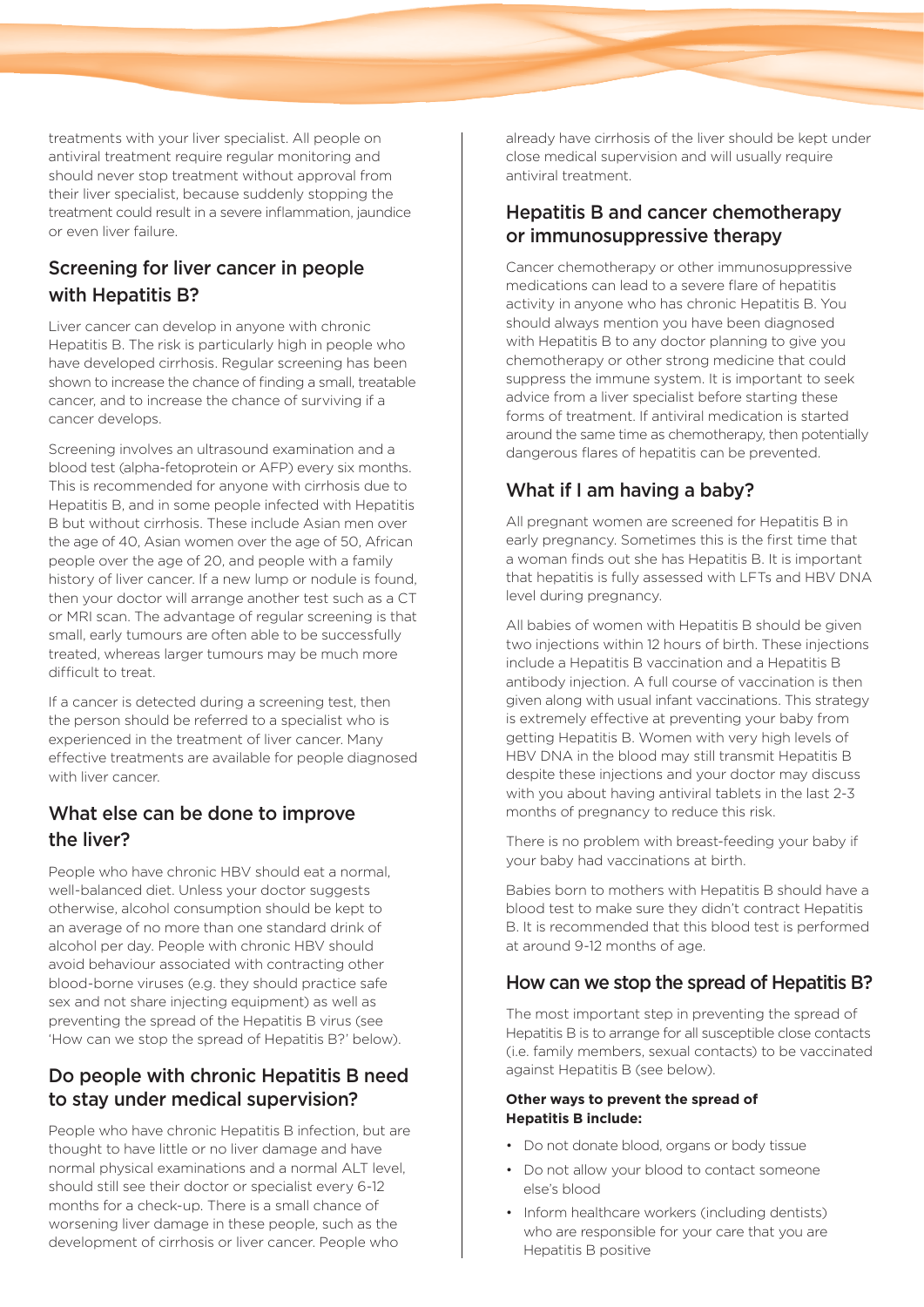- Ensure anyone living in the same house as you, and who is not already immune, is vaccinated against Hepatitis B – this requires a course of three injections over six months
- Ensure your children are vaccinated
- Cover all cuts and abrasions with adequate dressings, and don't allow other people to touch your wounds without gloves on
- All babies are now vaccinated from birth with a paediatric dose of Hepatitis B vaccine. In addition, babies born to mothers with Hepatitis B also receive a dose of Hepatitis B immunoglobulin shortly after birth, to protect them until they start to make their own antibodies against Hepatitis B
- Ensure regular sexual partners are vaccinated. Until they complete the course of injections, and a follow-up blood test shows they are immune, you should practise safe sex
- For casual sexual contacts, always practise safe sex. This means condoms for all intercourse, and avoidance of trauma or blood contact
- Dispose of blood-stained articles safely
- Wipe up blood spills with concentrated household bleach
- Do not share needles or any other injecting drug equipment
- If your job involves potential for blood or other body fluid to spread to other people (e.g. if you are a healthcare worker involved in invasive procedures), consider your responsibilities and discuss other career options with a counsellor or your doctor

## Tell me more about Hepatitis B vaccination

The Hepatitis B vaccine is very safe and relatively inexpensive. It is also very effective and gives good immunity in 95% or more of the population. People over 40 years of age are less likely to develop good immunity. The vaccine is usually given in three injections over six months.

People at high risk of contracting Hepatitis B need a blood test one month after the last dose to check whether or not they are immune.

#### Should everyone be vaccinated against Hepatitis B?

In Australia, a universal Hepatitis B vaccination program provides the Hepatitis B vaccination free of charge to all infants and adolescents. Anyone who is at risk of contracting Hepatitis B can arrange for Hepatitis B vaccination through their employer (e.g. for healthcare workers and others), their general practitioner or sexual health centre.

#### **It is strongly recommended that the following groups of people be vaccinated against Hepatitis B:**

- All babies and adolescents who have not had the Hepatitis B vaccination previously
- People who have had accidental exposure (e.g. at work) – a non-immunised person who is exposed to Hepatitis B should also receive an injection of Hepatitis B immunoglobulin
- Healthcare workers
- Emergency services workers
- Household, family or sexual contacts of carriers
- Men who have sex with men
- Sex industry workers
- Injecting drug users
- Renal dialysis patients
- Clients and staff of institutions for the intellectually disabled and those in close contact with the de-institutionalised
- Aborigines and Torres Strait Islanders
- Haemophiliacs and other people who can expect to receive multiple blood or blood product transfusions, especially if these are given overseas
- Prisoners and prison staff
- International travellers
- People who play contact sport
- Childcare workers and staff of schools
- People with other forms of liver disease
- Embalmers

## Further questions?

This leaflet cannot be completely comprehensive, and is intended as a guide only. The information is current at the time of printing, but may change in the future. If you have further questions you should raise them with your own doctor. There are also Digestive Health Foundation brochures available on Hepatitis A and Hepatitis C – visit www.gesa.org.au